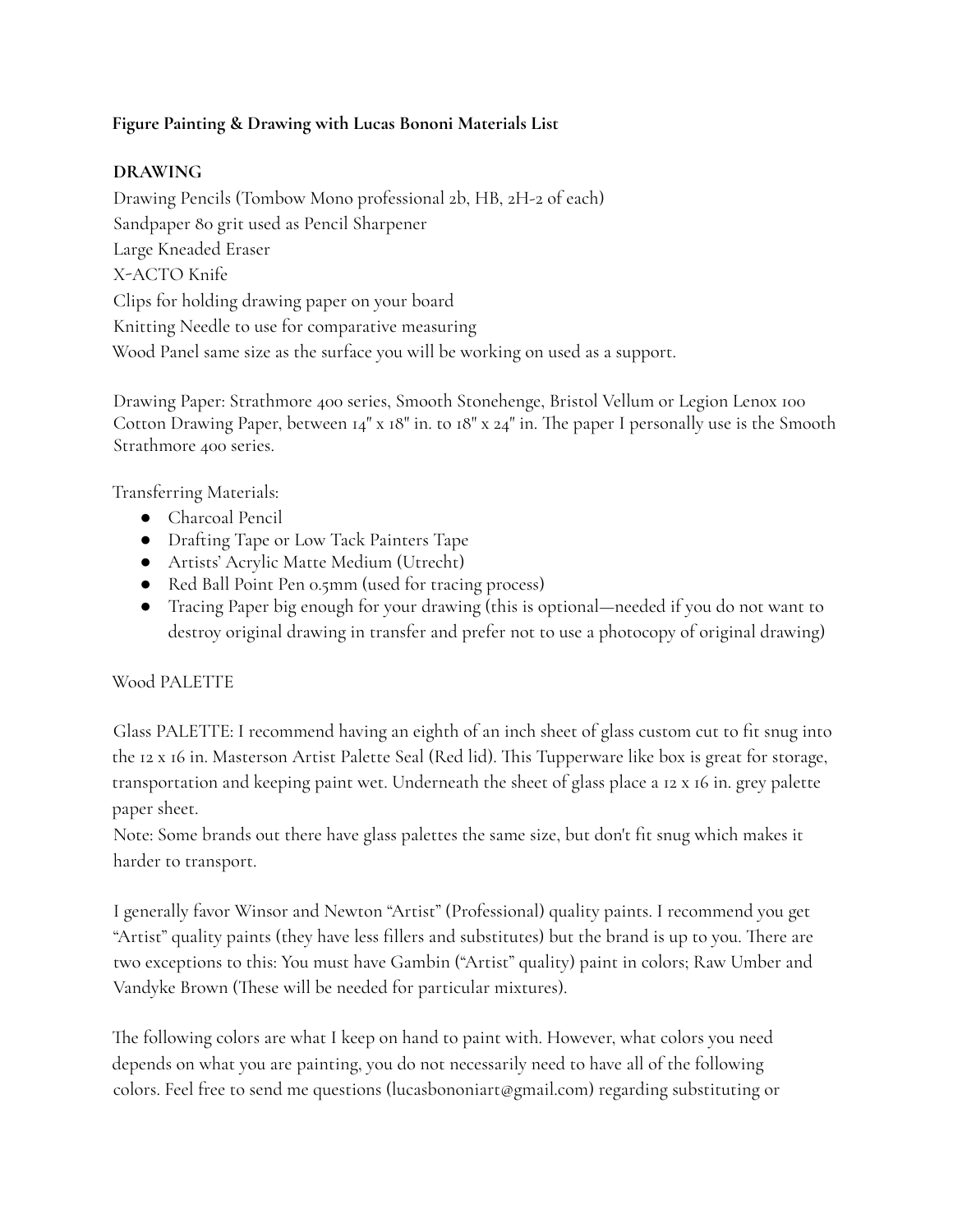omitting colors. You may use any other pigments if you like:

- Titanium White is optional (Permalba)
- Lead White (Rublev: lead or Michael Harding: cremnitz)
- Cadmium yellow (Winsor & Newton)
- Yellow Ochre (Winsor & Newton)
- Raw Umber (Gamblin due to the bone black ingredient)
- Cadmium Orange (Winsor & Newton)
- Burnt Sienna (Winsor & Newton)
- Cadmium Red Light or Scarlet (Winsor & Newton)
- Red Ochre (Old Holland)
- Orange Ochre (Rublev Brand)
- Alizarin Crimson (Winsor & Newton)
- Burnt Umber (Winsor & Newton)
- Ultramarine (Winsor & Newton)
- Ivory Black (Winsor & Newton)
- Vandyke Brown (Gamblin due to the bone black ingredient)
- Neutral Tint (Old Holland)

## OIL, MEDIUMS AND SOLVENT:

Brush Tank or Washer (with grate or mesh in bottom-important for proper cleaning): Holds oil for cleaning brushes while painting. Some examples are:

"Newton Air-Tight Deluxe Brush Washer" "Mona Lisa Brush Cleaning Tank" "Silicoil Brush Cleaner Tank"

Oil for the Brush Tank/Washer. Any artist quality oil will work (such as linseed, walnut, safflower, poppy). Remember that even though this oil is for cleaning brushes, small amounts will likely get into the painting. You will need enough oil to fully cover the grate or mesh at the bottom of the tank or washer. I will likely use safflower oil; however you are free to substitute a different oil instead. Here is an approximant guide to their properties:

linseed---safflower---walnut---poppy Faster Drying Slower Drying More Yellowing Less Yellowing Less Brittle Paint Film More Brittle Paint Film

Solvent: You will need a small amount of solvent to clean off your palette and to thin your paint when toning your canvas or linen. This solvent must be a high quality odorless mineral spirits.